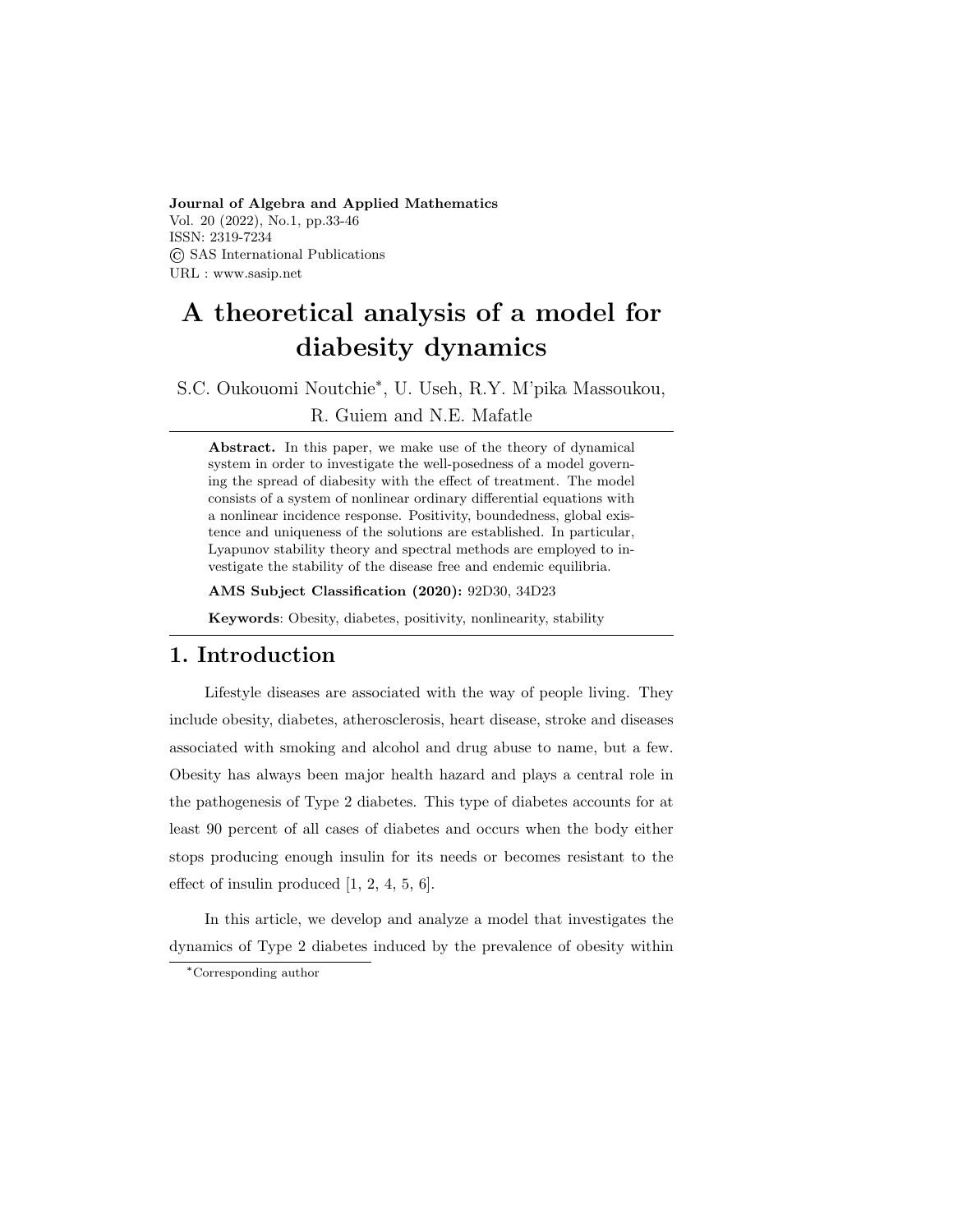a population. A system of nonlinear ordinary differential equations is derived in order to predict the evolution of both obesity and diabetes in the population subdivided into five compartments.

The model is presented in Section 2 with a description of all the parameters and a representation of the flow between the various compartments. In Section 3, mathematical well-posedness of the model is explored.

In particular, positivity and boundedness of the solution will be established. Existence of equilibria and the computation of the basic reproduction ratio are established in section 4. Thereafter stability of both disease free and endemic equilibria are investigated in section 5, followed by concluding remarks and future direction.

## 2. The model

In this section, a five compartmental model is formulated to capture the dynamics of diabetes. It consists of a following system of nonlinear differential equations:

$$
\begin{cases}\n\frac{dS}{dt} = \Lambda - Sg(E) - (\mu + \alpha)S, \\
\frac{dE}{dt} = Sg(E) - (\mu + \beta)E, \\
\frac{dI}{dt} = \beta E - (\delta + \gamma + \mu)I, \\
\frac{dT}{dt} = \gamma I - \mu T, \\
\frac{dR}{dt} = \alpha S - \mu R,\n\end{cases}
$$
\n(1)

endowed with initial conditions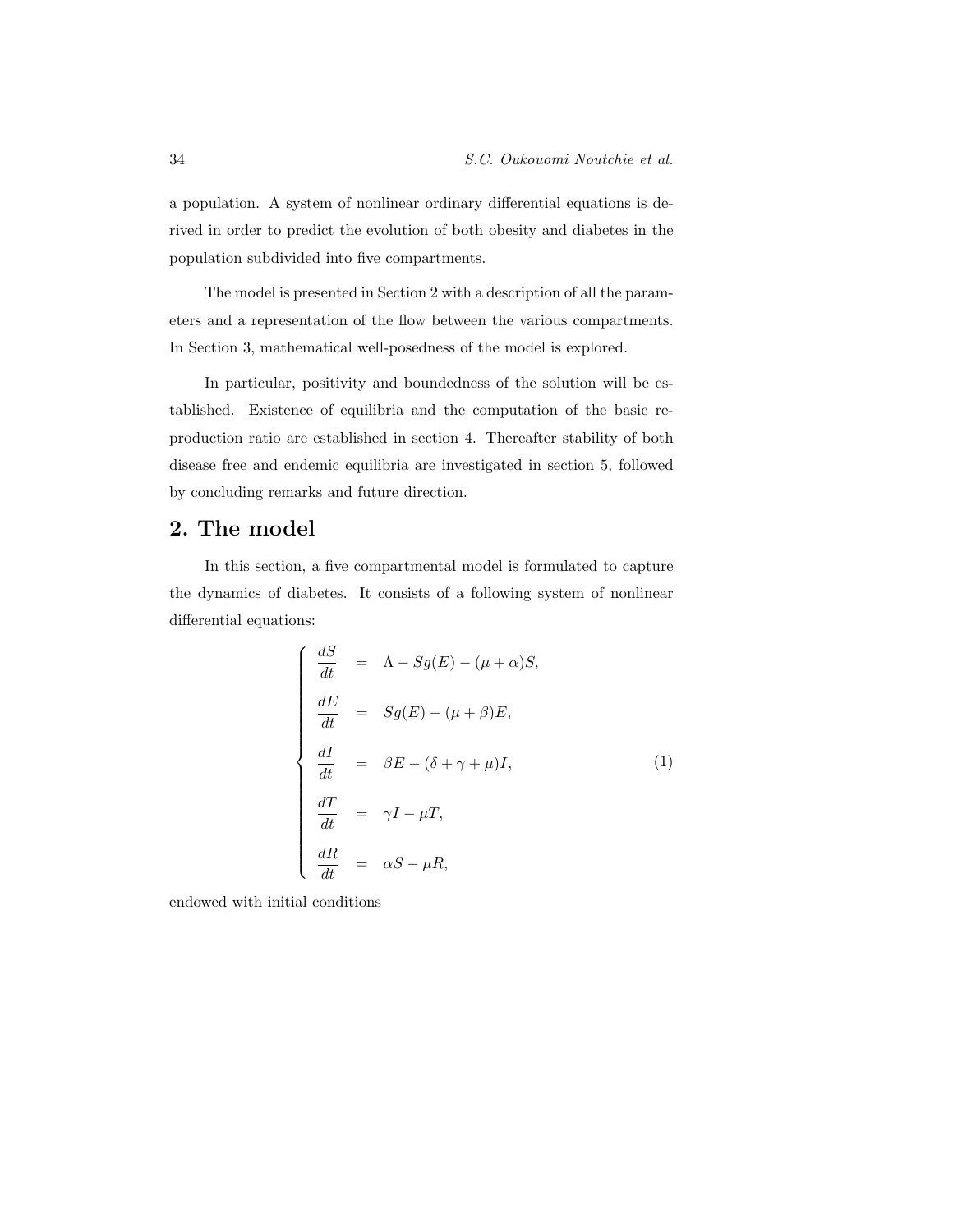$$
S(0) \equiv S_0 > 0,
$$
  
\n
$$
E(0) \equiv E_0 > 0,
$$
  
\n
$$
I(0) \equiv I_0 \ge 0,
$$
  
\n
$$
T(0) \equiv T_0 \ge 0,
$$
 and  
\n
$$
R(0) \equiv R_0 \ge 0,
$$

where  $S(t)$ ,  $E(t)$ ,  $I(t)$ ,  $T(t)$ , and  $R(t)$  denote susceptible individuals, obese individuals, people afflicted with diabetes and not receiving treatment, people affected with diabetes and undertaking medication, people on healthy diet, respectively, at time  $t$ . The parameters in the evolution system (1) are described as follows:

Table 1: Biological meaning of parameters

| Parameters | Description                                                 |
|------------|-------------------------------------------------------------|
|            | recruitment rate into the susceptible population            |
| $\mu$      | natural death rate                                          |
| $\alpha$   | the rate at which individuals embrace healthy diets         |
|            | the rate at which obese individuals develop diabetes        |
|            | the rate at which people affected with diabetes get treated |
|            | diabetes induced death rate                                 |

Following [3], it is assumed that obesity incidence is a nonlinear response to the size of obese population, taking the form  $Sg(E)$ , where the function  $g(E)$  is positive. It is further assumed that

(H<sub>1</sub>) : 
$$
g(0) = 0
$$
,  $g'(0) > 0$ ,  $g''(E) \le 0$  for  $E \ge 0$ ,  
\n(H<sub>2</sub>) :  $\lim_{E \to 0^+} \frac{g(E)}{E} = k$ ,  $0 < k < \infty$ .

The flow chart of the above model is given by: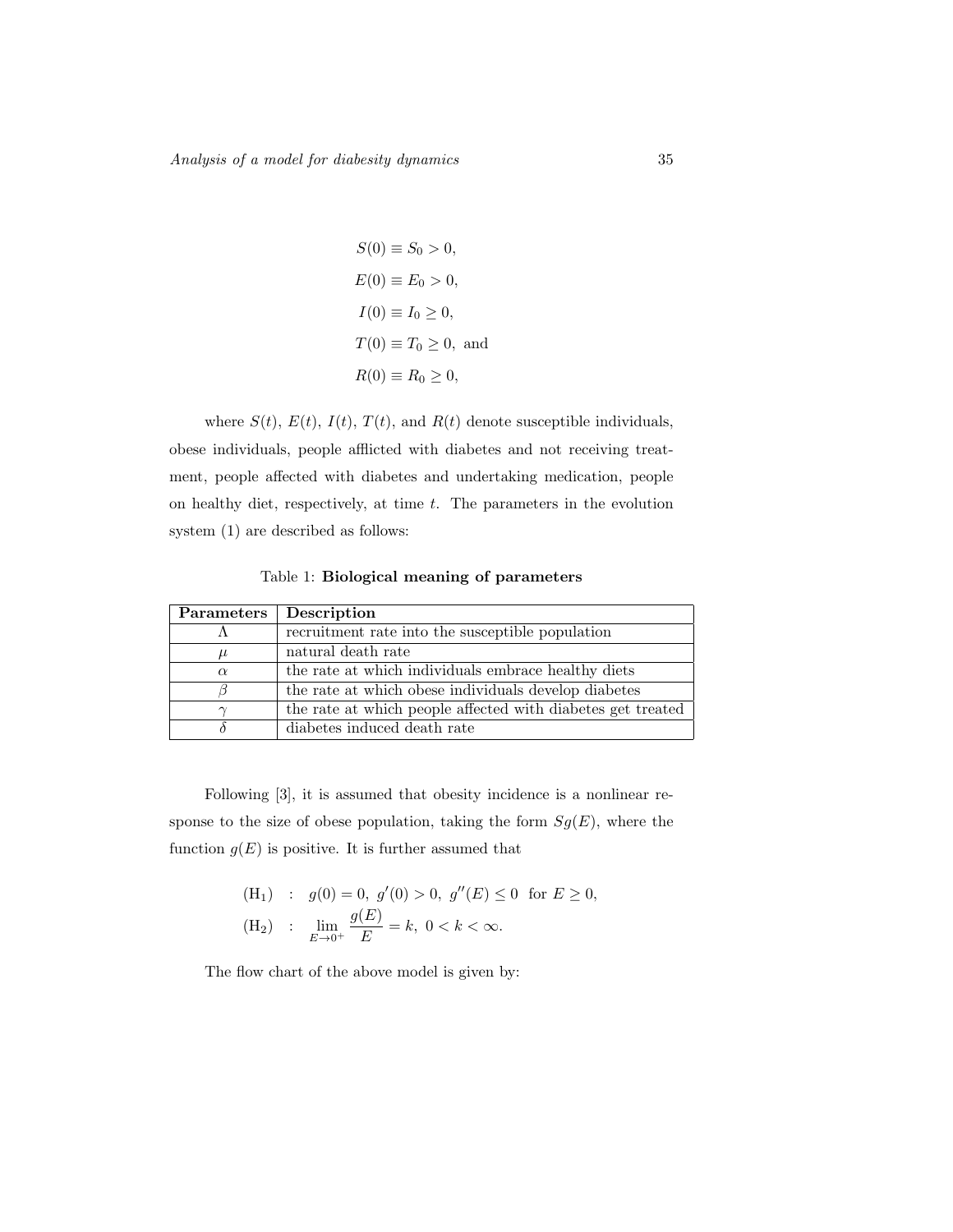

Figure 1: Flow Diagram

Note that the total population  $N(t)$  is given by  $S(t) + E(t) + I(t) + T(t) +$  $R(t)$ . The rate of change of the total population by adding all the equations considered in (1) is:

$$
\frac{dN}{dt} = \Lambda - \mu N - \delta I \le \Lambda - \mu N. \tag{2}
$$

Clearly, whenever  $N(t) > \frac{\Lambda}{t}$  $\frac{\Lambda}{\mu}$ , we have that  $\frac{dN}{dt} < 0$  implying that we have a decrease in the size of the total population. Next we present a systematic analysis of our evolution equation.

## 3. Mathematical analysis

We start by ensuring that the model (1) is mathematically well-posed. Given the fact that the variables represent biologically densities, it is important to show that all the variables remain positive at all time.

**Lemma 1.** For any non-negative initial conditions  $(S_0, E_0, I_0, T_0, R_0)$ , system (1) has a local solution which is unique.

**Proof.** Let  $x = (S, E, I, T, R)$ , system (1) can be rewritten as  $x'(t) =$  $f(x(t))$ , where  $f: \mathbb{R}^5 \to \mathbb{R}^5$  is a  $C^1$  vector field. By the classical differential equation theory, we can confirm that system (1) has a unique local solution defined in a maximum interval  $[0, t_m)$ .  $\Box$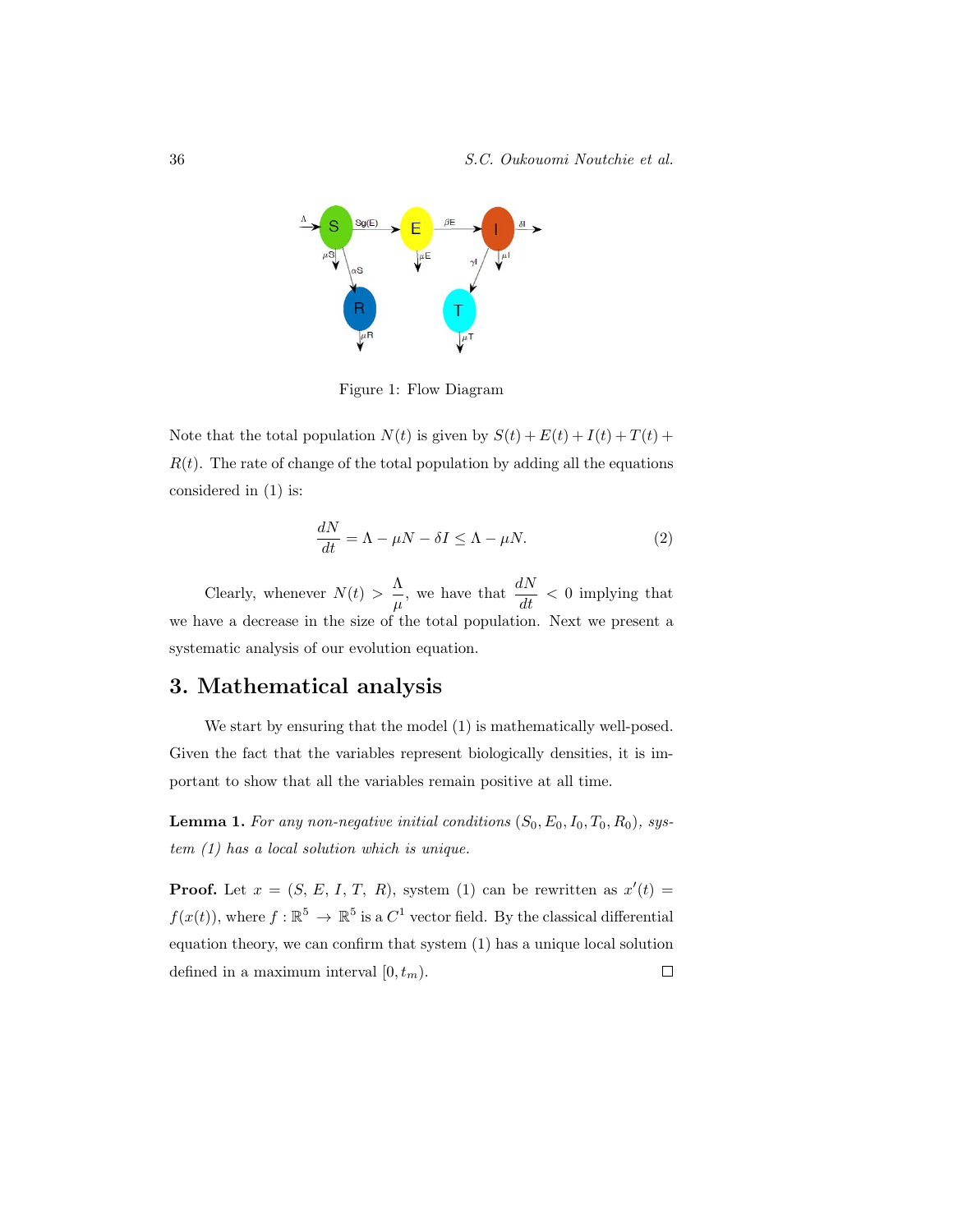**Lemma 2.** For any non-negative initial conditions  $(S_0, E_0, I_0, T_0, R_0)$ , the solution of (1) is non-negative and bounded for all  $t \in [0, t_m)$ .

**Proof.** We start by showing positivity of the local solution for any nonnegative initial conditions. It is easy to see that  $S(t) \geq 0$  for all  $t \in [0, t_m)$ . Indeed, assume the contrary and let  $t_1 > 0$  be the first time such that  $S(t_1) = 0$  and  $S'(t_1) \leq 0$ .

From the first equation of the system (1), we have  $S'(t_1) = \Lambda > 0$ , which presents a contradiction. Therefore  $s(t) \geq 0$  for all  $t \in [0, t_m)$ . Using the same argument, positivity  $E(t)$ ,  $I(t)$ ,  $T(t)$  and  $R(t)$  in the interval  $[0, t_m)$  are established.

Furthermore, from (2), we have that

$$
0 < N(t) \le \frac{\Lambda}{\mu} + N(0)e^{-\mu t} < \frac{\Lambda}{\mu} + N(0).
$$

Therefore the solution  $N(t)$  is bounded in the interval  $[0, t_m)$ .  $\Box$ 

**Theorem 1.** For any non-negative initial conditions  $(S_0, E_0, I_0, T_0, R_0)$ , system (1) has a unique global solution. Moreover, this solution is nonnegative and bounded for all  $t \geq 0$ .

**Proof.** The solution does not blow up in a finite time as it is bounded, it is therefore defined at all time  $t \geq 0$ . Other properties of the solution follow from Lemma (1) and Lemma (2).  $\Box$ 

#### 4. Equilibria and basic reproduction number

#### 4.1. The basic reproduction number

The basic reproduction number denoted as  $R_0$ , is a threshold parameter describing the asymptotical behavior of the disease in the population. In this section, we will derive the basic reproduction number of the evolution equation by making use of the next generation matrix method formulated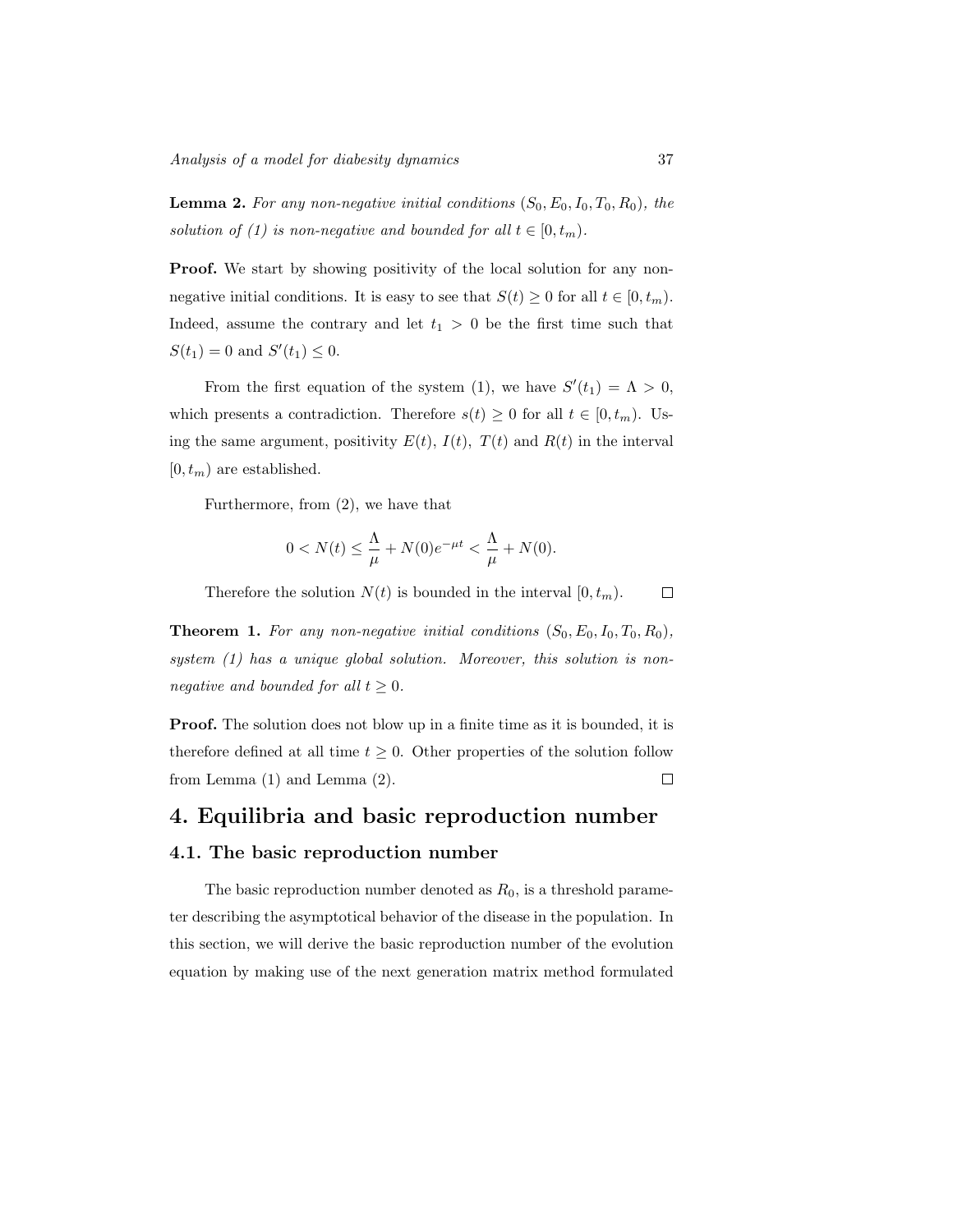by Van den Driessche and Watmough [7].

Let  $x$  be the transpose of  $(E, I, T, S, R)$ . We rewrite system (1) in the matrix form

$$
\frac{dx}{dt} = \mathcal{F}(x) - \mathcal{V}(x),
$$

where

$$
\mathcal{F}(x) = \begin{bmatrix} \mathcal{F}_1 \\ \mathcal{F}_2 \\ \mathcal{F}_3 \\ \mathcal{F}_4 \\ \mathcal{F}_5 \end{bmatrix} = \begin{bmatrix} Sg(E) \\ 0 \\ 0 \\ 0 \\ 0 \end{bmatrix} \text{ and }
$$

$$
\mathcal{V}(x) = \begin{bmatrix} \mathcal{V}_1 \\ \mathcal{V}_2 \\ \mathcal{V}_3 \\ \mathcal{V}_4 \\ \mathcal{V}_5 \end{bmatrix}
$$

$$
= \left[\begin{array}{c} (\mu + \beta)E \\ (\delta + \gamma + \mu)I - \beta E \\ \mu T - \gamma I \\ Sg(E) + (\mu + \alpha)S - \Lambda \\ \mu R - \alpha S \end{array}\right].
$$

It is obvious that the disease free equilibrium is

$$
(E0, I0, T0, S0, R0) \equiv \left(0, 0, 0, \frac{\Lambda}{\mu + \alpha}, \frac{\alpha \Lambda}{\mu(\mu + \alpha)}\right).
$$
 (3)

Following [7], we have that

$$
\mathcal{R}_0 = \rho(FV^{-1}),
$$

where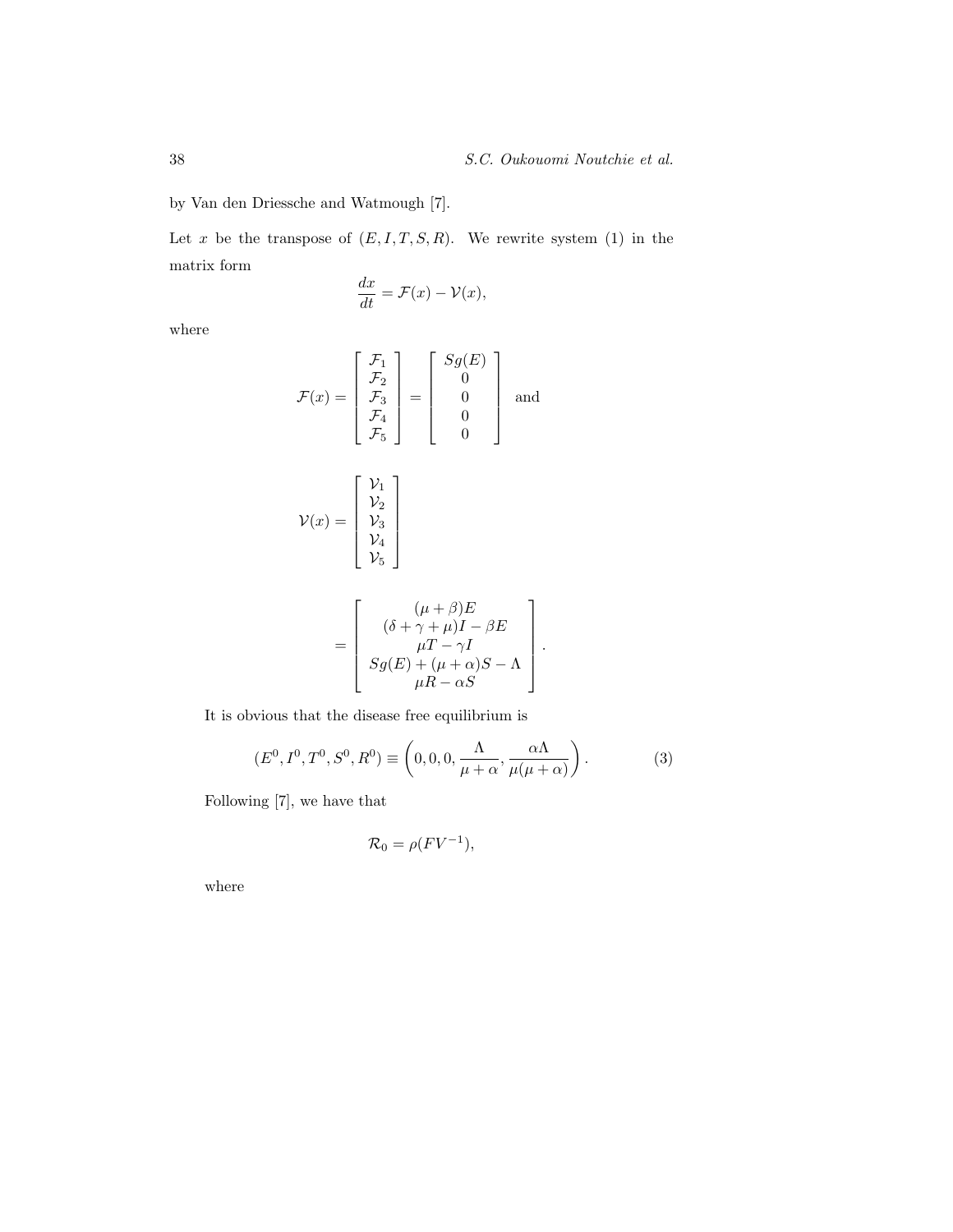$$
F = \begin{bmatrix} \frac{\partial F_1}{\partial E} & \frac{\partial F_1}{\partial I} & \frac{\partial F_1}{\partial T} \\ 0 & 0 & 0 \\ 0 & 0 & 0 \end{bmatrix} \Big|_{(E^0, I^0, T^0, S^0, R^0)}
$$
  

$$
= \begin{bmatrix} \frac{k\Lambda}{\mu + \alpha} & 0 & 0 \\ 0 & 0 & 0 & 0 \\ 0 & 0 & 0 & 0 \end{bmatrix},
$$
  

$$
V = \begin{bmatrix} \frac{\partial V_1}{\partial E} & \frac{\partial V_1}{\partial I} & \frac{\partial V_1}{\partial T} \\ \frac{\partial V_2}{\partial E} & \frac{\partial V_2}{\partial I} & \frac{\partial V_2}{\partial T} \\ \frac{\partial V_3}{\partial E} & \frac{\partial V_3}{\partial I} & \frac{\partial V_3}{\partial T} \end{bmatrix} \Big|_{(E^0, I^0, T^0, S^0, R^0)}
$$
  

$$
= \begin{bmatrix} \mu + \beta & 0 & 0 \\ -\beta & \delta + \gamma + \mu & 0 \\ 0 & -\gamma & \mu \end{bmatrix}
$$

and  $\rho$  is the spectral radius of the matrix  $F V^{-1}$ .

It follows that

$$
\mathcal{R}_0 = \frac{k\Lambda}{(\mu + \alpha)(\mu + \beta)}.\tag{4}
$$

## 4.2. Existence of an endemic equilibrium

In this subsection, we explore the existence of an endemic equilibrium.

**Proposition 1.** Assume  $\mathcal{R}_0 > 1$ , then system (1) has a unique endemic equilibrium  $E^* = (S^*, E^*, I^*, T^*, R^*).$ 

Proof. The endemic equilibrium is obtained by solving the algebraic equa-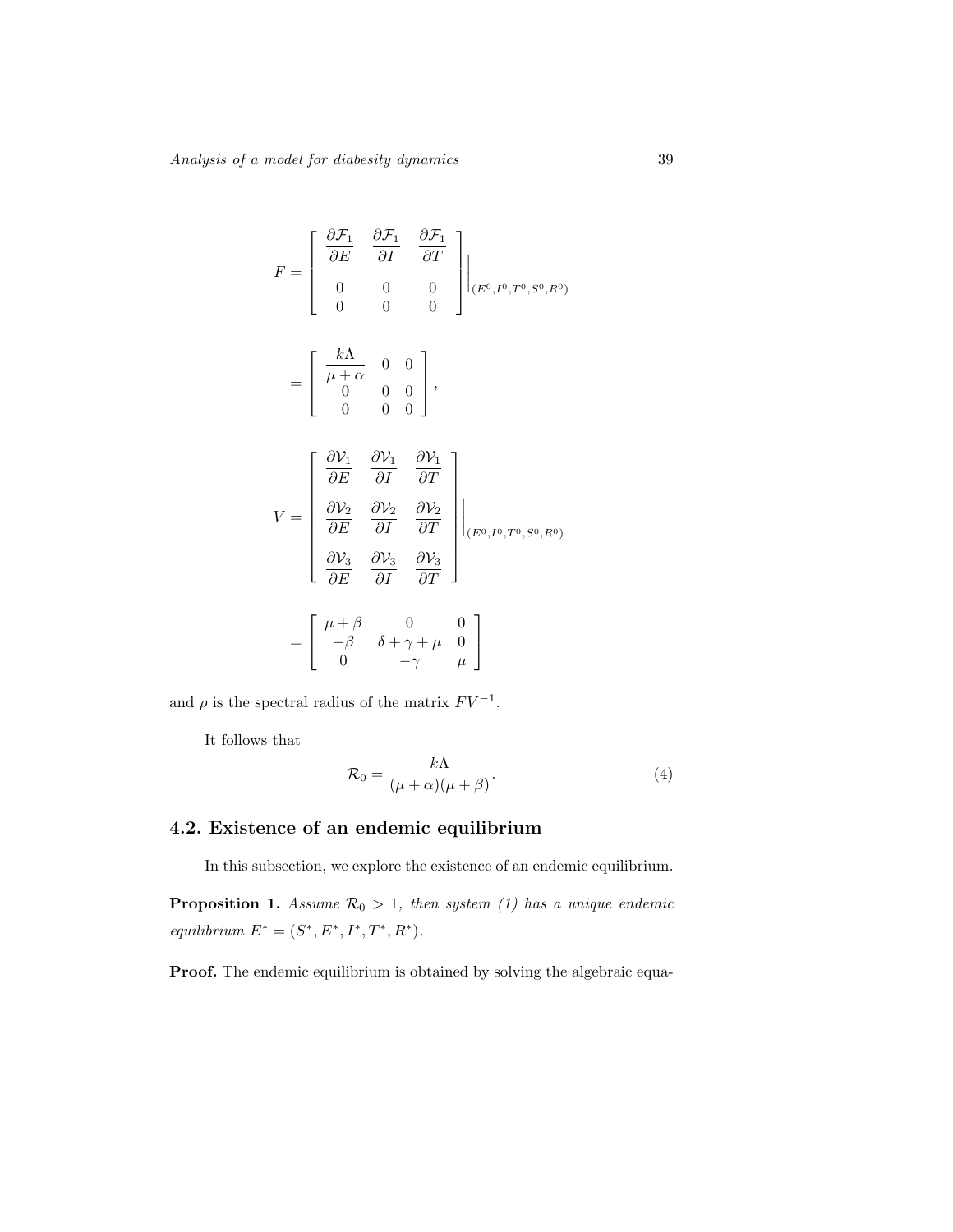tion

$$
\begin{cases}\n0 = \Lambda - Sg(E) - (\mu + \alpha)S, \\
0 = Sg(E) - (\mu + \beta)E, \\
0 = \beta E - (\delta + \gamma + \mu)I, \\
0 = \gamma I - \mu T, \\
0 = \alpha S - \mu R.\n\end{cases}
$$
\n(5)

From the last four equations of (5), we have that

$$
S = \frac{(\mu + \beta)E}{g(E)},
$$
  
\n
$$
I = \frac{\beta E}{\delta + \gamma + \mu},
$$
  
\n
$$
T = \frac{\gamma \beta E}{\mu(\delta + \gamma + \mu)} \text{ and}
$$
  
\n
$$
R = \frac{\alpha(\mu + \beta)E}{\mu g(E)}.
$$
 (6)

Substituting into the first equation of (5), we have that

$$
g(E) = \frac{(\mu + \alpha)(\mu + \beta)E}{\Lambda - (\mu + \beta)E} := h(E). \tag{7}
$$

Note that  $E = 0$  yields the disease free equilibrium.

It is clear that  $E = \frac{\Lambda}{\Lambda}$  $\frac{1}{\mu + \beta}$  is a vertical asymptote for the function  $h(E)$ . Also for  $E > \frac{\Lambda}{\mu + \beta}$ , we have that  $g(E) > 0$  and  $h(E) < 0$ , so there is no solution for (7). Assuming that  $0 < E < \frac{\Lambda}{\mu + \beta}$ , we have

$$
h'(E) = \frac{\Lambda(\mu + \alpha)(\mu + \beta)}{[\Lambda - (\mu + \beta)E]^2} > 0
$$
 and  

$$
h'(E) = \frac{2\Lambda(\mu + \alpha)(\mu + \beta)^2}{[\Lambda - (\mu + \beta)E]^3} > 0.
$$

It follows that  $h(E)$  is concave upward on the interval  $0 < E < \frac{\Lambda}{\mu + \beta}$ and  $h(E) \to \infty$  as  $E \to -\frac{\Lambda}{\Lambda}$  $\frac{1}{\mu + \beta}$ .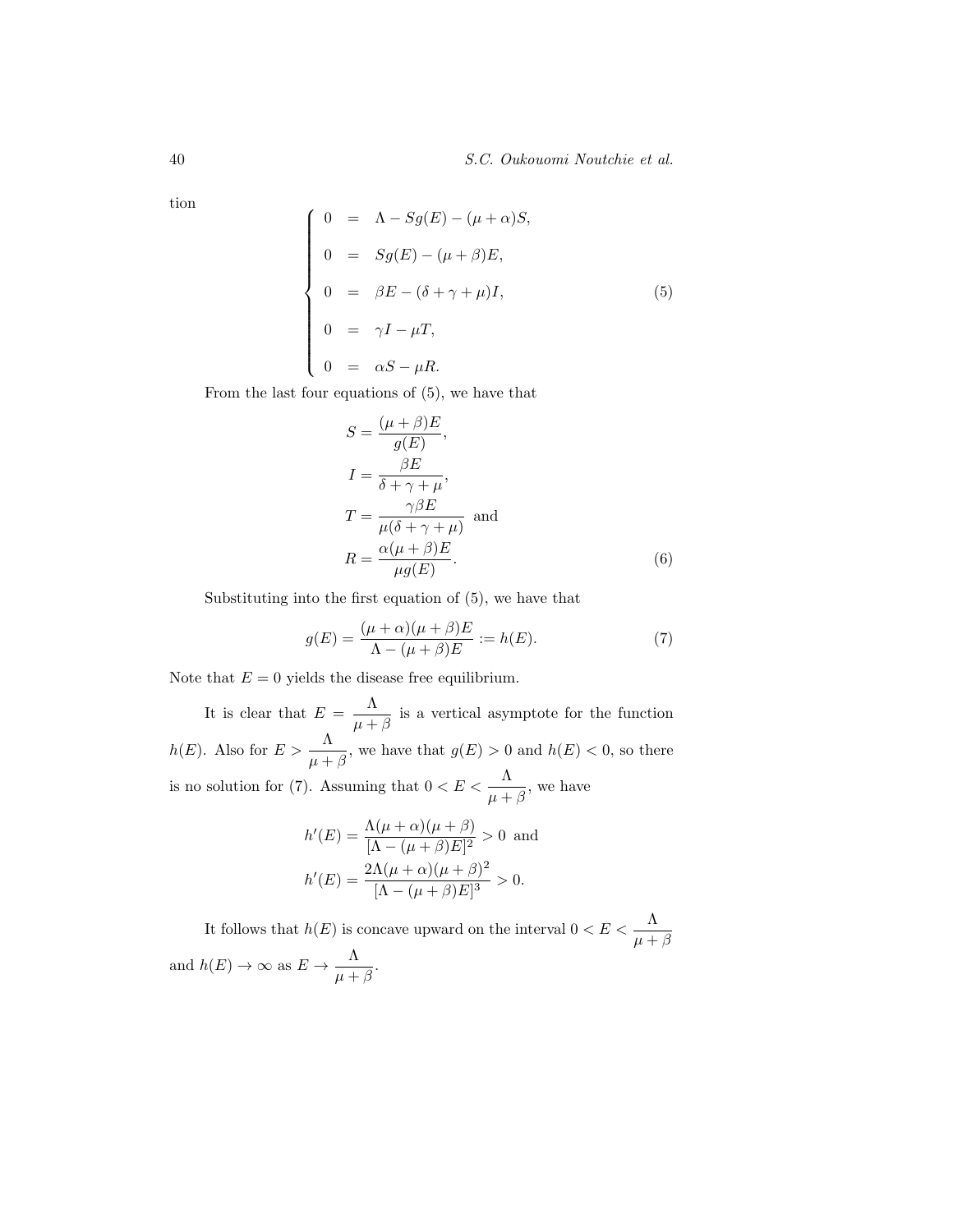From the assumption  $(H_1)$  on the function g,  $g(0) = h(0) = 0$  and  $g(E)$  is concave downward. Therefore the two functions  $h(E)$  and  $g(E)$ intersect at a unique point  $E^*$  within the interval  $\left(0, -\frac{\Lambda}{\sigma}\right)$  .  $\Box$  $\mu + \beta$ 

# 5. Stability analysis

Next we investigate stability of both the disease free equilibrium and the endemic equilibrium.

#### 5.1. Stability of the disease free equilibrium

Theorem 2. The disease-free equilibrium is globally asymptotically stable if  $0 < \mathcal{R}_0 < 1$ , and unstable if  $\mathcal{R}_0 > 1$ .

**Proof.** The jacobian matrix of system  $(1)$  at the disease free equilibrium is given as

$$
\begin{pmatrix}\n-(\mu+\alpha) & -\frac{k\Lambda}{\mu+\alpha} & 0 & 0 & 0 \\
0 & \frac{k\Lambda}{\mu+\alpha} - (\mu+\beta) & 0 & 0 & 0 \\
0 & \beta & -(\delta+\mu+\gamma) & 0 & 0 \\
0 & 0 & \gamma & -\mu & 0 \\
\alpha & 0 & 0 & 0 & -\mu\n\end{pmatrix}.
$$

Solving the characteristic equations, we obtain the eigenvalues  $-\mu$ ,  $-(\mu + \alpha)$  and  $-(\delta + \gamma + \mu)$  that are all strictly negative.

Note that the eigenvalue  $-\mu$  has a geometric multiplicity of order 2. In addition, we obtain the eigenvalue  $\frac{k\Lambda}{\mu+\alpha} - (\mu+\beta)$  which is strictly negative if  $0 < \mathcal{R}_0 < 1$  and strictly positive if  $\mathcal{R}_0 > 1$ .

It follows that the disease free equilibrium is unstable if  $\mathcal{R}_0 > 1$  and locally asymptotically stable if  $0 < \mathcal{R}_0 < 1$ . The global asymptotical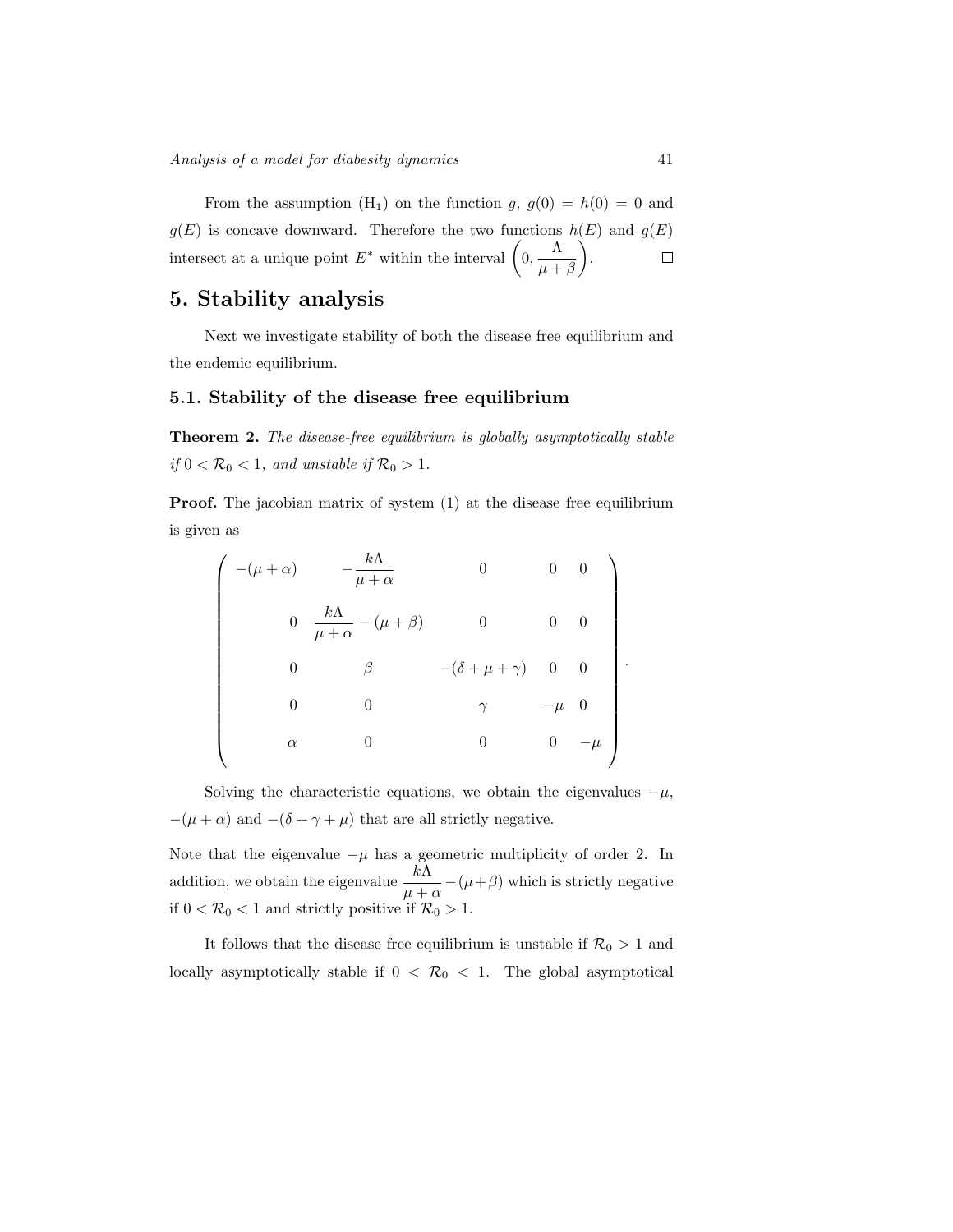stability of the disease free equilibrium stems from the fact that there is no endemic equilibrium in the system when  $0<{\cal R}_0<1.$  $\Box$ 

#### 5.2. Stability of the endemic equilibrium

**Lemma 3.** Let  $g(E)$  be a positive smooth function defined on the interval  $[0, \infty)$ . Suppose that assumptions  $H_1$  and  $H_2$  hold, then following inequality is satisfied

$$
1 - \frac{Eg'(E)}{g(E)} \ge 0 \quad \text{for any} \quad E > 0. \tag{8}
$$

Proof. We have that

$$
\frac{d[g(E) - Eg'(E)]}{dE} = -Eg''(E) \ge 0
$$

as  $g''(E) \leq 0$ . This implies that the function  $g(E) - Eg'(E)$  is increasing on the interval  $[0, \infty)$ .

Given the fact that  $g(0) - 0g'(0) = 0$ , it follows that

$$
g(E) - Eg'(E) \ge 0. \qquad \qquad \Box
$$

**Theorem 3.** If  $\mathcal{R}_0 > 1$ , then the endemic equilibrium  $E^* = (S^*, E^*, I^*, T^*, R^*)$ is locally asymptotically stable.

**Proof.** For the endemic equilibrium  $E^* = (S^*, E^*, I^*, T^*, R^*)$ , the Jacobian matrix is

$$
\begin{pmatrix}\n-g(E^*) - (\mu + \alpha) & -S^*g'(E^*) & 0 & 0 & 0 \\
g(E^*) & S^*g'(E^*) - (\mu + \beta) & 0 & 0 & 0 \\
0 & \beta & -(\delta + \mu + \gamma) & 0 & 0 \\
0 & 0 & \gamma & -\mu & 0 \\
\alpha & 0 & 0 & 0 & -\mu\n\end{pmatrix}.
$$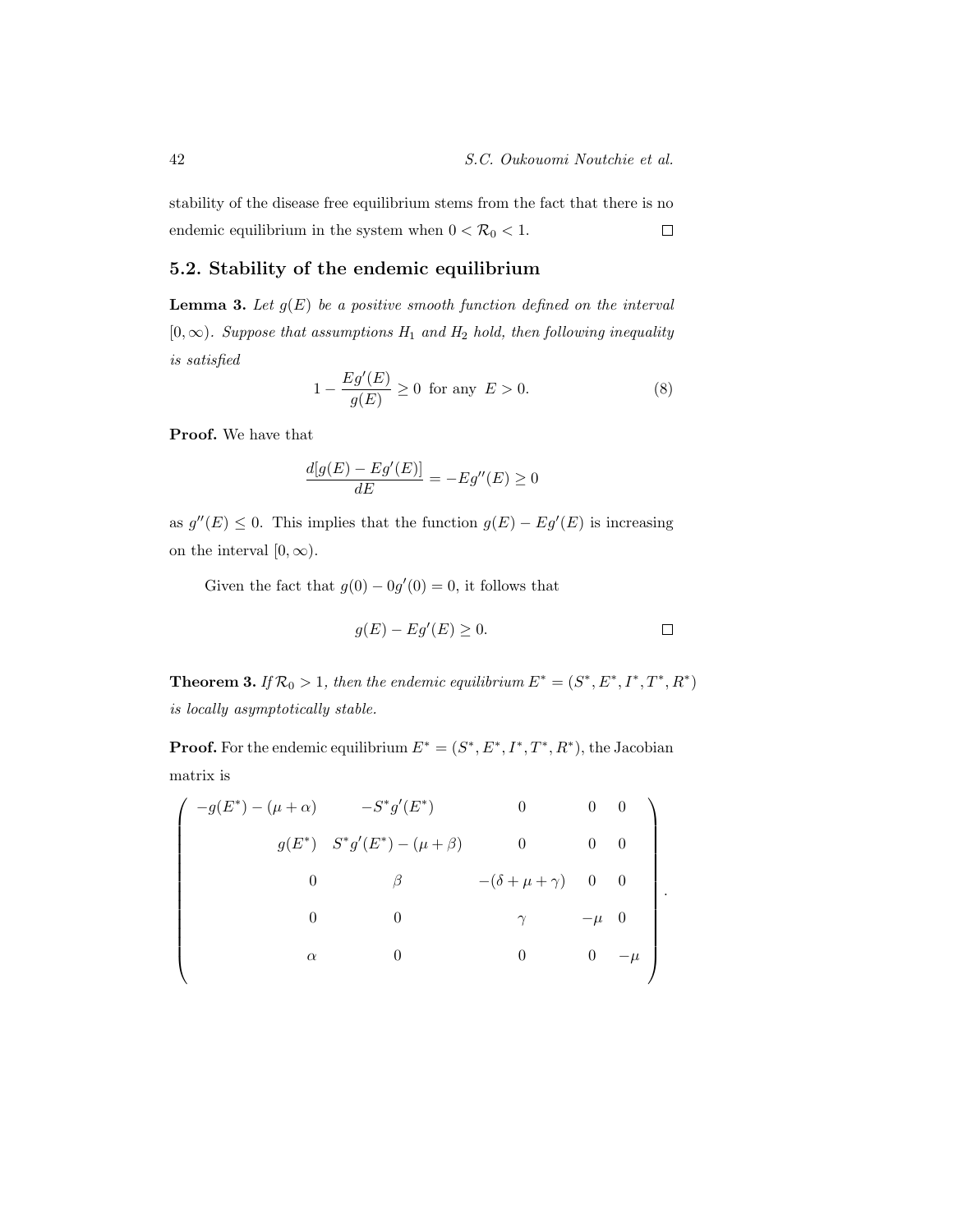The characteristic equation of this matrix is given by

$$
(\lambda + \mu)^2 (\lambda + \delta + \mu + \gamma)[(\lambda + \mu + \beta - S^* g'(E^*)) (\lambda + \mu + \alpha + g(E^*))
$$
  
+ 
$$
S^* g'(E^*) g(E^*)] = 0.
$$

This implies that

$$
(\lambda + \mu)^2 (\lambda + \delta + \mu + \gamma)(\lambda^2 + a_1 \lambda + a_2) = 0,
$$
\n(9)

where

$$
a_1 = 2\mu + \alpha + \beta + g(E^*) - S^*g'(E^*)
$$

and

$$
a_2 = (\mu + \beta)(\mu + \alpha) + (\mu + \beta)g(E^*) - (\mu + \alpha)S^*g'(E^*).
$$

It is obvious that equation (9) has real roots  $\lambda_1 = -\mu < 0, \lambda_2 =$  $-(\delta+\mu+\gamma)<0,$  with other roots being the solutions of the equation

$$
\lambda^2 + a_1 \lambda + a_2 = 0.
$$

Making use of Lemma 3 and the fact that

$$
S^* = \frac{(\mu + \beta)E^*}{g(E^*)},
$$

we have that

$$
a_1 = \mu + \alpha + g(E^*) + (\mu + \beta) \left[ 1 - \frac{E^*}{g(E^*)} g'(E^*) \right] > 0
$$

and

$$
a_2 = (\mu + \beta)g(E^*) + (\mu + \alpha)(\mu + \beta)\left[1 - \frac{E^*}{g(E^*)}g'(E^*)\right] > 0.
$$

# 6. Concluding remarks and future work

A system of nonlinear ordinary differential equations with a nonlinear incidence response was derived in order to predict the evolution of obesity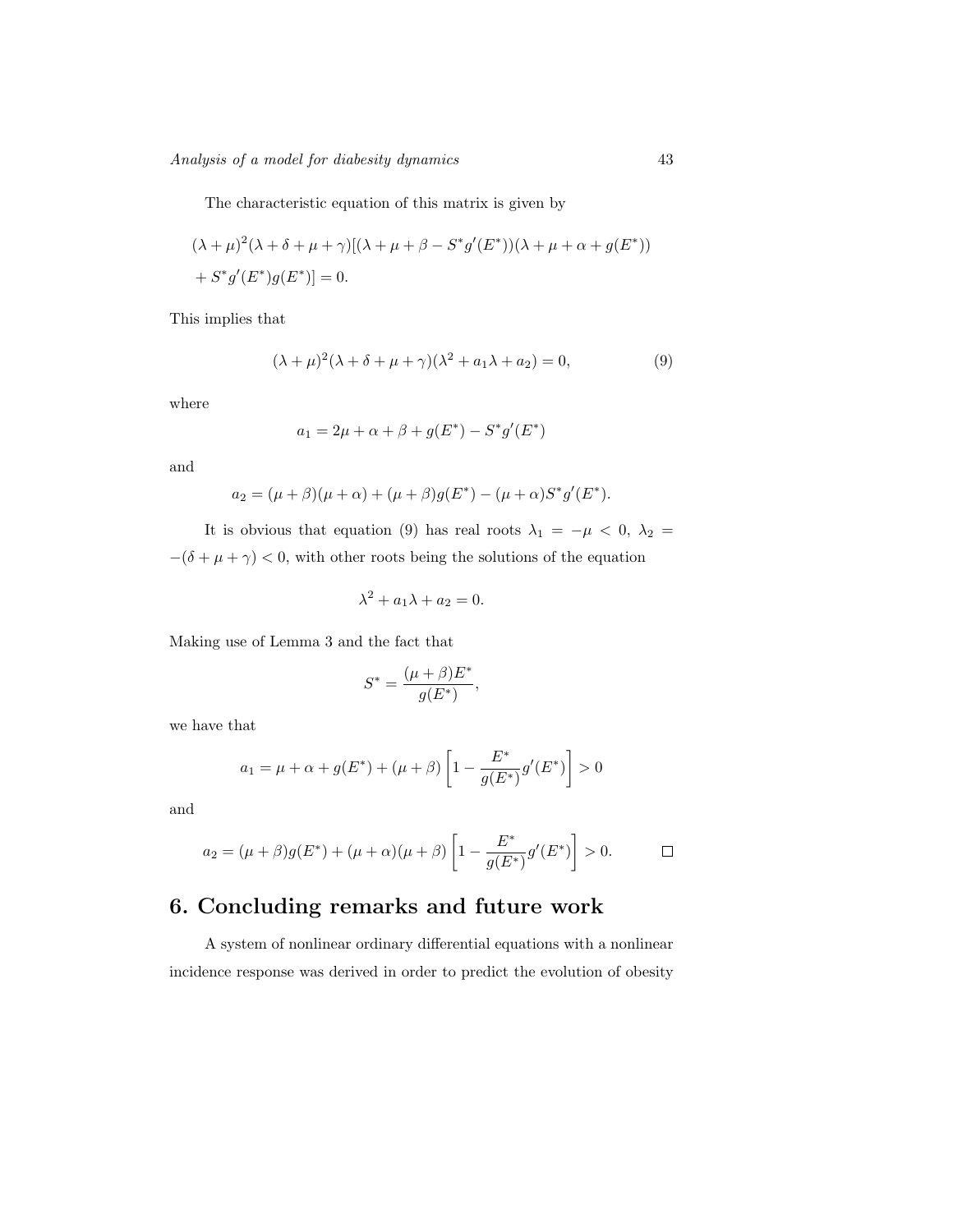and diabetes in a population. Existence, uniqueness, boundedness and positivity of the solution of the system were discussed.

In particular, existence of equilibria and the computation of the basic reproduction ratio were established. Furthermore, stability of both disease free and endemic equilibria were investigated thanks to spectral methods and Lyapunov stability theory.

A future extension of this work will be to perform numerical simulations on the system (1) for different sets of parameters and different set of initial points in order to order to validate the analytical results obtained.

Acknowledgements. The authors would like to express his sincere gratitude to the referee for valuable suggestions and comments.

## References

- [1] Diabetes Fact Sheet, WHO, February 2010. (https://www.who.int/ nmh/publications/)
- [2] International Diabetes Federation, Types of diabetes, Secondary International Diabetes Federation, Types of diabetes.(http://www.idf.org/ types-diabetes)
- [3] J. Jia and G. Qin, Stability analysis of HIV/AIDS epidemic model with nonlinear incidence and treatment, Advances in Difference Equations, 136 (2017). https://doi.org/10.1186/s13662-017-1175-5
- [4] K.S. Leong and J.P. Wilding, *Obesity and diabetes*, Bailliere's Clinical Endocrinology and Metabolism, 13 (1999), 221-237.
- [5] G. Mary, H. Caroline, H. Naomi, O. Helen, O. Lorraine, C. Anna and E. Louisa, Adult obesity and type 2 diabetes, PHE publications gateway number: 2014211.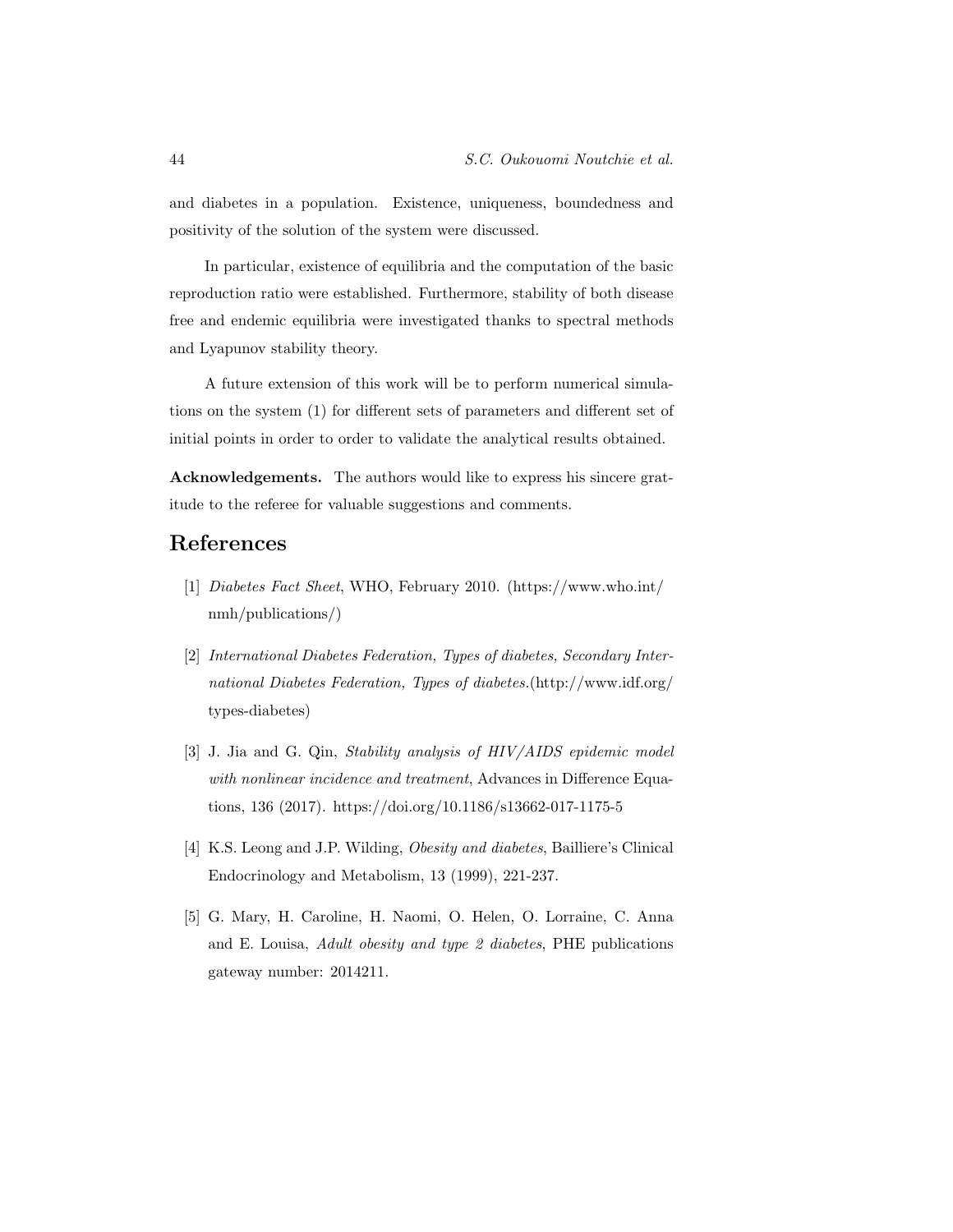- [6] NHS, UK, May 2019. (https://www.nhs.uk/conditions/obesity/causes/)
- [7] P. Van den Driessche and J. Watmough, Reproduction numbers and sub-threshold endemic equilibria for compartmental models of disease transmission, Mathematical biosciences, 180 (2002), 29-48.

Pure and Applied Analytics Focus Area\* School of Mathematical and Statistical Sciences North-West University Mafikeng 2735 South Africa E-mail: 23238917@nwu.ac.za

Lifestyle Diseases Faculty of Health Sciences

North-West University

Mafikeng 2735

South Africa

E-mail: Ushotanefe.Useh@nwu.ac.za

Pure and Applied Analytics Focus Area School of Mathematical and Statistical Sciences North-West University Mafikeng 2735 South Africa E-mail: 30375363@nwu.ac.za

Pure and Applied Analytics Focus Area School of Mathematical and Statistical Sciences North-West University Mafikeng 2735